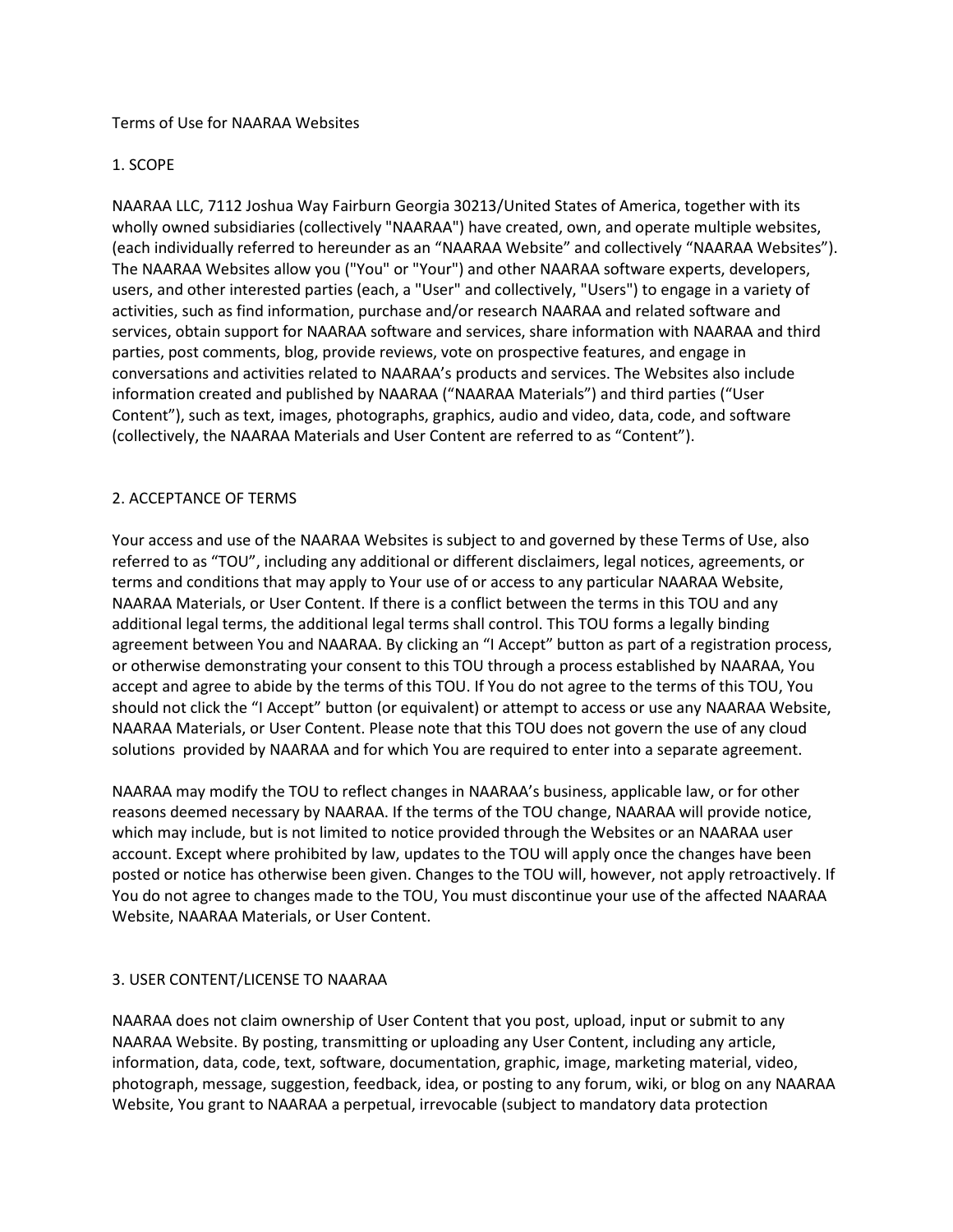requirements), non-exclusive, world-wide, fully-paid up and royalty free license to use such User Content without restrictions of any kind and without any payment or other consideration of any kind, or permission or notification, to you or any third party. This license includes, without limitation, the irrevocable (subject to mandatory data protection requirements) right to reproduce, prepare derivative works, combine with other works, alter, translate, distribute copies, display, perform, license and provide the User Content to third parties; to make, have made, offer to sell, sell, lease, or otherwise distribute any User Content or product; and to practice any method, embodying such User Content (including the right to sublicense any of the foregoing).

You represent and warrant to NAARAA that You have the right, title, and/or authority to grant such license to NAARAA. NAARAA may elect not to post or publish User Content that You submit. If NAARAA elects to post or publish Your User Content, NAARAA may in its sole discretion withdraw the posted or published User Content for any reason and without notice even if NAARAA has previously indicated to You that NAARAA might or will post the User Content You have submitted.

You acknowledge and agree that the relationship between You and NAARAA is not a confidential, fiduciary, or other special relationship. NAARAA shall have the right, but not the obligation, to use Your name, likeness, biography and other information about You that You have provided in connection with any use of the User Content You submit, and NAARAA may continue to use this information after any termination of your account or Your access to the Websites for the purpose of identifying the source of User Content that you previously submitted. Nothing in this TOU shall prohibit or restrict NAARAA's right to create or obtain User Content or submissions similar to or competitive with the User Content that You have submitted.

# 4. PERMISSIBLE USE OF NAARAA WEBSITES AND CONTENT

The NAARAA Websites, the NAARAA Materials, and the User Content are for your non-commercial use, that is, your use must not be intended for or directed towards commercial advantage or monetary compensation. You may not copy, modify, distribute, transmit, display, perform, publish, license, create derivative works from, transfer, rent, lease, or sell the NAARAA Websites, NAARAA Materials, or User Content. You may, however, download, store, and display on your computer or other electronic device, solely to view, listen to, play and print NAARAA Materials and User Content; provided that: (a) the NAARAA Materials and User Content may only be used for informational, non-commercial purposes and will not be copied or posted on any computer network, or otherwise published, broadcast, or distributed in any manner or media; and (b) the NAARAA Materials and User Content may not be modified or altered in any way, including any copyright notices.

You may not use the NAARAA Websites in any manner that could damage, disable, overburden, or impair any NAARAA server, or the network(s) connected to any NAARAA server, or interfere with any other party's use and enjoyment of any NAARAA Website. You may not attempt to gain unauthorized access to any NAARAA Website, other accounts, computer systems or networks connected to any NAARAA server, through hacking, password mining or any other means. You may not obtain or attempt to obtain any materials or information through any means not intentionally made available through the NAARAA Websites.

You agree not to use an NAARAA Website to: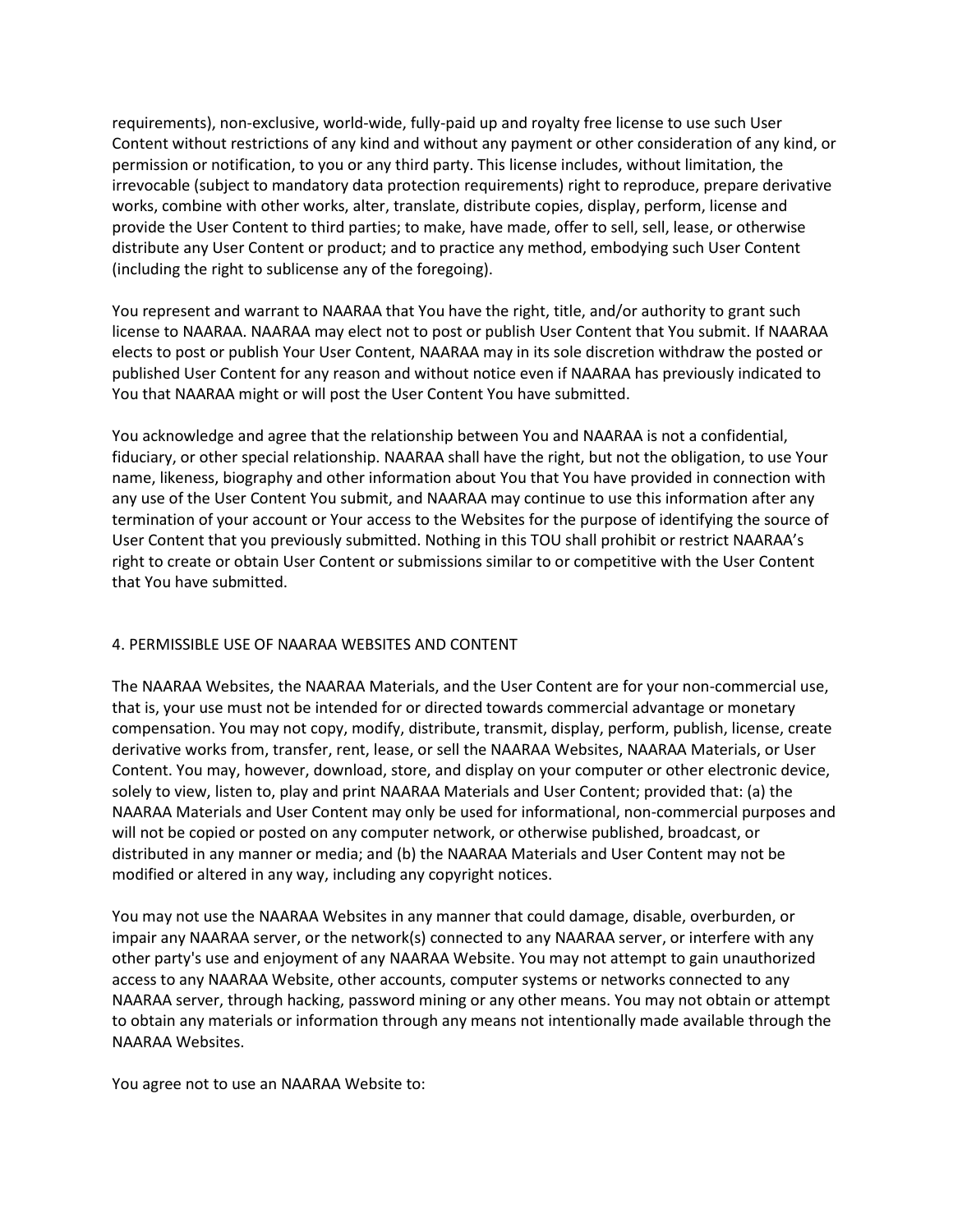publish, upload, post, email, transmit or otherwise make available any User Content that (a) You do not have the right to make available (b) is unlawful, harmful, vulgar, obscene, hateful, or racially, ethnically or otherwise objectionable; (c) infringes any Intellectual Property Rights of any party, (d) includes any unsolicited or unauthorized advertising, promotional materials, surveys, junk mail, spamming, chain letters, or any other form of solicitation, commercial or otherwise, or (e) contains a software virus, Trojan horse, worm, time bomb, cancelbot, corrupted file, or any other computer file or software designed to interrupt, destroy, damage or limit the functionality of any computer hardware, software or other property;

defame, harass, abuse, stalk, threaten or violate the legal rights of others such as rights of privacy and publicity or business integrity;

impersonate any person or entity, including, but not limited to, an NAARAA official, NAARAA employee, or any other third party, or falsely state or otherwise misrepresent Your affiliation with a person or entity;

forge email headers or otherwise manipulate identifiers in order to disguise the origin of any User Content transmitted through the NAARAA Websites;

download any file or User Content posted by another user that You know, or reasonably should know, should not be legally reproduced, displayed, performed and/or distributed in such manner; interfere with or disrupt the servers, or networks which support the NAARAA Websites, or disobey any requirements, procedures, policies or regulations of networks connected to the NAARAA Websites; violate any applicable local, state, national or international law and any regulations; harvest, collect, or store personal information or data of other users.

# 5. TERMINATION OF USE

NAARAA may, in its sole discretion, at any time discontinue providing or limit access to the NAARAA Websites, any areas of the NAARAA Websites, or any NAARAA Materials or User Content provided on or through the NAARAA Websites. You agree that NAARAA may, in its sole discretion, at any time, terminate or limit your access to, or use of, any or all of the NAARAA Websites or any NAARAA Material or User Content. In the event You are in material breach of the TOU, NAARAA may, at its sole discretion, suspend or terminate Your account, delete Your Content from the NAARAA Website, and refuse You any current or future use of an NAARAA Website without notice. NAARAA shall not be liable to You or any third party for any such suspension or termination.

If You wish to terminate your account, you may do so by submitting your request via email to webmaster@NAARAA.com. Please note that in the event that you elect to terminate your account, NAARAA has the right and may elect to continue to post and publish on the Websites personally identifying information associated with User Content that You have posted.

# 6. NAARAA CONTACT

NAARAA is not obligated to evaluate or provide any comments to you regarding User Content that you submit. At NAARAA's sole discretion, NAARAA may contact you with critiques, updates, feedback, status or questions regarding your submission. In no event will any such contact or communication from NAARAA obligate NAARAA to adopt your submission, provide a timeframe for evaluation, or even provide any additional communication regarding your submission.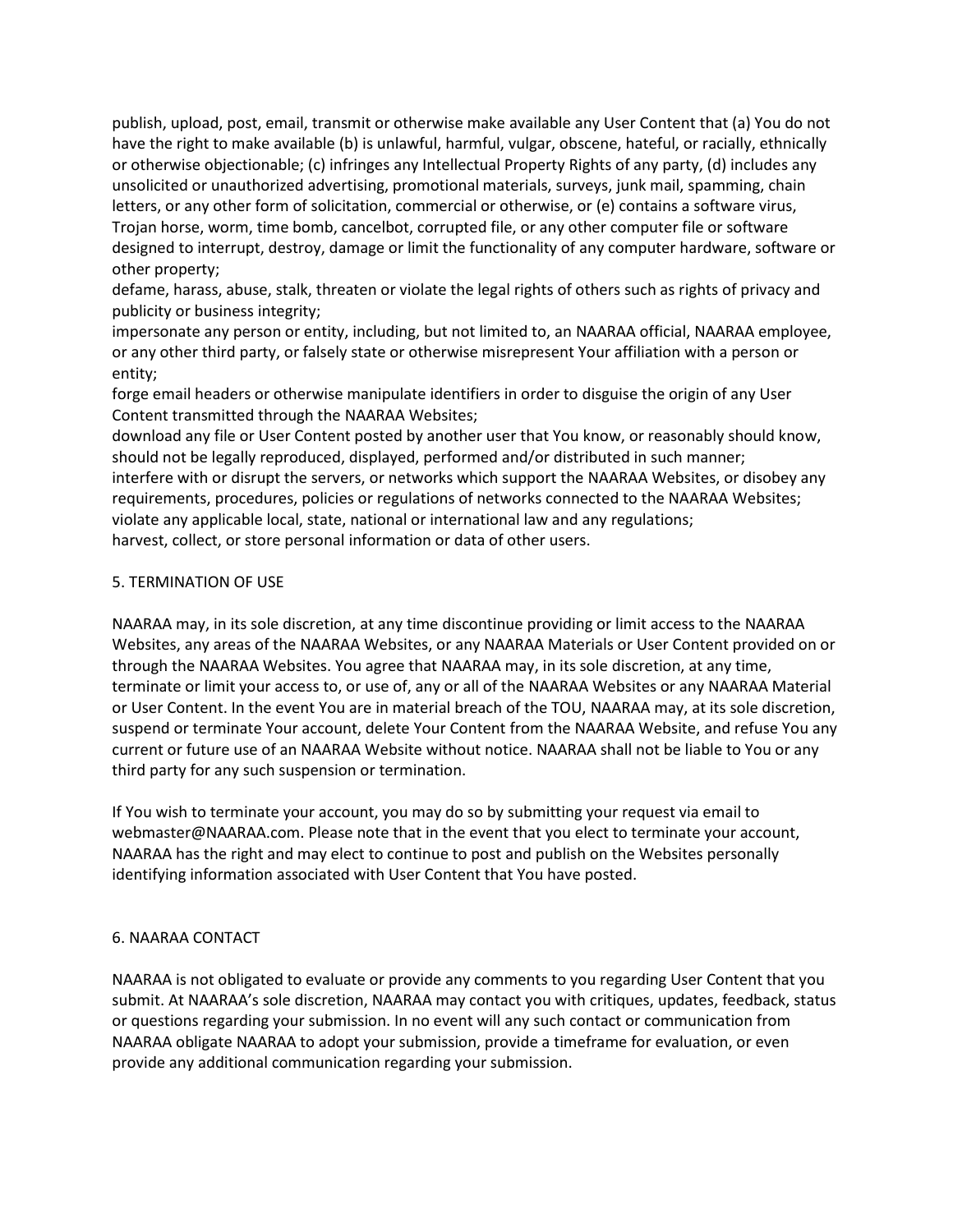#### 7. CONFIDENTIAL INFORMATION

Except for NAARAA Websites which are clearly identified as non-public forums (each a " Non-Public Forum"), NAARAA Websites are intended to be public forums, and You agree not to provide NAARAA or other Users with any confidential or proprietary information that You or the owner of the information do not intend to become public information. Except for User Content clearly labeled as confidential that You upload into a Non-Public Forum, any User Content that You send or upload to an NAARAA Website will be deemed NOT to be confidential or proprietary, and You expressly agree that You waive any trade secret or other confidentiality rights with respect to such User Content.

You agree not to reproduce any Confidential Information to which you are provided access through an NAARAA Website in any form except as authorized at the time of disclosure. Any reproduction of Confidential Information shall remain the property of NAARAA or the third party that has prepared such information and shall contain any and all confidential or proprietary notices or legends which appear on the original. You agree to (a) take all reasonable steps (defined below) to keep all Confidential Information strictly confidential; (b) to use Confidential Information solely as authorized at the time of disclosure and (c) not to disclose any Confidential Information to any party without the prior written consent of NAARAA or the third party that has prepared such information. You do not acquire any rights in Confidential Information except the limited rights as described herein. In no event shall You use Confidential Information to create, enhance, modify, rent, lease, loan, sell, distribute or create derivative works based on the NAARAA Software or NAARAA Websites, or compete with NAARAA Software or NAARAA Websites in whole or in part. As used herein, ' Confidential Information' shall mean all trade secrets, intellectual property rights, and other information NAARAA or third parties protect against unrestricted disclosure to others which is (i) either labeled Confidential and accessed through a restricted or non-public area of an NAARAA Website or pursuant to software downloads, or (ii) reasonably identifiable as confidential based on the type of information and the manner of its disclosure. As used herein 'reasonable steps' means those steps You and/or Your Company take to protect Your own Confidential Information, which shall not be less than the industry standard of care.

ALL USER CONTENT POSTED BY YOU TO AN NAARAA WEBSITE, WHETHER INTO A PUBLIC FORUM OR NON-PUBLIC FORUM, SHALL BE AT YOUR OWN RISK, AND NAARAA TAKES NO RESPONSIBILITY FOR THE USE OR MISUSE OF ANY SUCH UPLOADED INFORMATION BY ANY OTHER USER OF AN NAARAA WEBSITE.

#### 8. YOUR INFORMATION, PRIVACY, AND DATA PROTECTION

Some of the NAARAA Websites require that You become a registered user. Before you can use these Websites, You have to register with NAARAA and provide NAARAA with certain information, which may include personally identifiable information, such as your name and your email address ("Personal Data"). By providing NAARAA with Personal Data, You expressly agree that NAARAA may collect, use, store and otherwise process Your Personal Data for the purpose of providing you with access to the Websites and related activities and communications in which you agree to participate.

You are responsible for and agree to provide NAARAA with complete, true, and current information, including Personal Data, and to keep Your Personal Data accurate and up to date. You can always correct or update Your Personal Data. Furthermore, You may request information about Your Personal Data stored with NAARAA, or the correction (in case the relevant Website is not allowing You to correct or update your information), or deletion of Your Personal Data by contacting contact2naaraa.com. Please note that if You request the deletion of your account or Personal Data, You might not be able to further access and use the NAARAA Websites and your User Content.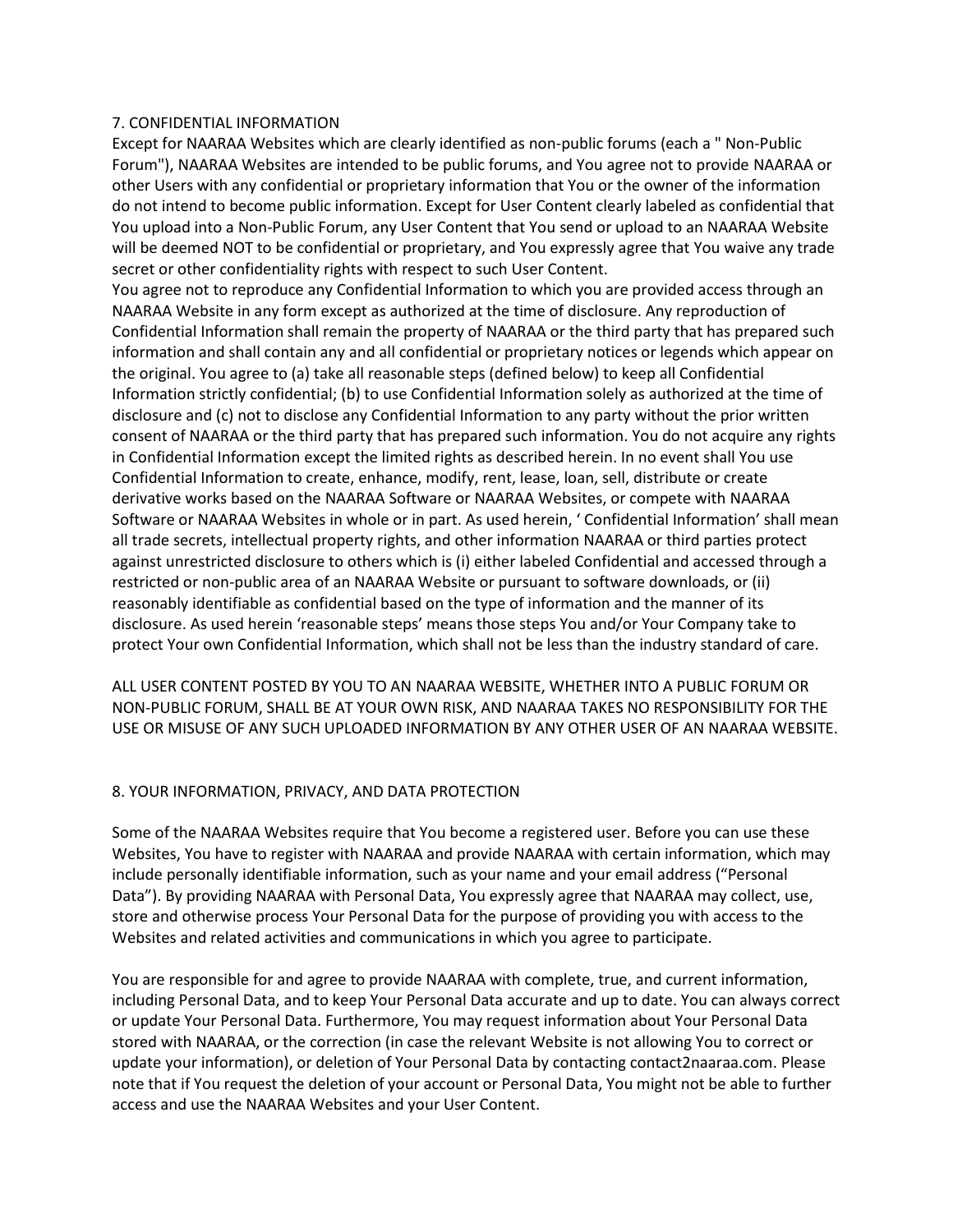You are solely responsible with regard to usage and security of Your password and any activities that occur under Your account. You shall not use the account of anyone else at any time. You understand and agree that NAARAA collects, uses, stores and otherwise processes Your personal information and utilization data and may share such data with third party service providers for the purposes of improving or providing the NAARAA Websites subject to NAARAA's Privacy Statement.

YOU AGREE TO COMPLY WITH THE TERMS OF THE NAARAA PRIVACY STATEMENT, WHICH CAN BE FOUND BY CLICKING ON THE 'PRIVACY' LINK AT THE BOTTOM OF EACH WEB PAGE ON NAARAA WEBSITES.

# 9. INTELLECTUAL PROPERTY RIGHTS

As used herein, 'Intellectual Property Rights' means patents of any type, design rights, utility models or other similar invention rights, copyrights, trademarks, service marks, trade secret or confidentiality rights, and any other intangible property rights including applications for any of the foregoing, in any country, arising under statutory or common law or by contract and whether or not perfected, now existing or hereafter filed, issued, or acquired.

All Intellectual Proprietary Rights to any NAARAA Software, the NAARAA Websites, NAARAA Materials, and User Content belongs to NAARAA or the individual or entity that submitted it. Nothing in this TOU shall be deemed to give You the right to modify, copy, distribute, transmit, display, perform, reproduce, publish, license, create derivative words from, transfer, or sell any NAARAA Software, the NAARAA Websites, any NAARAA Materials, or any User Content for any reason, unless otherwise expressly permitted by the TOU or by law. You hereby agree to assign and do assign to NAARAA (and NAARAA accepts such assignment) any modifications or derivative works of any NAARAA Software, the NAARAA Websites, and NAARAA Materials made by You in contravention of this limitation without remuneration of any kind.

Information on requirements for using NAARAA trademarks can be found by clicking on the "Trademarks" link at the bottom of each web page on NAARAA websites.

YOU AGREE TO COMPLY WITH THE TERMS OF THE 'NAARAA COPYRIGHT GUIDELINES', WHICH CAN BE FOUND BELOW OR BY CLICKING ON 'Copyright' LINK AT THE BOTTOM OF EACH WEB PAGE ON NAARAA WEBSITES.

# 10. RESPONSIBILITY FOR CONTENT AND LINKS

NAARAA IS ONLY RESPONSIBLE OR LIABLE FOR THE CONTENT POSTED ON AN NAARAA WEBSITE TO THE EXTENT REQUIRED BY American law. TO THE FULLEST EXTENT PERMITTED BY APPLICABLE LAW, YOUR USE OF CONTENT SHALL BE AT YOUR OWN RISK. Any Content, whether publicly posted or privately transmitted, is the sole responsibility of the person or entity providing the Content. NAARAA does not represent or endorse the accuracy, reliability, completeness, usefulness, non-infringement of intellectual property rights, or quality of any Content provided by third parties on an NAARAA Website. NAARAA may remove any Content posted on an NAARAA Website at NAARAA's sole discretion, but, if You believe that material that You hold the copyright on is being infringed upon on any NAARAA web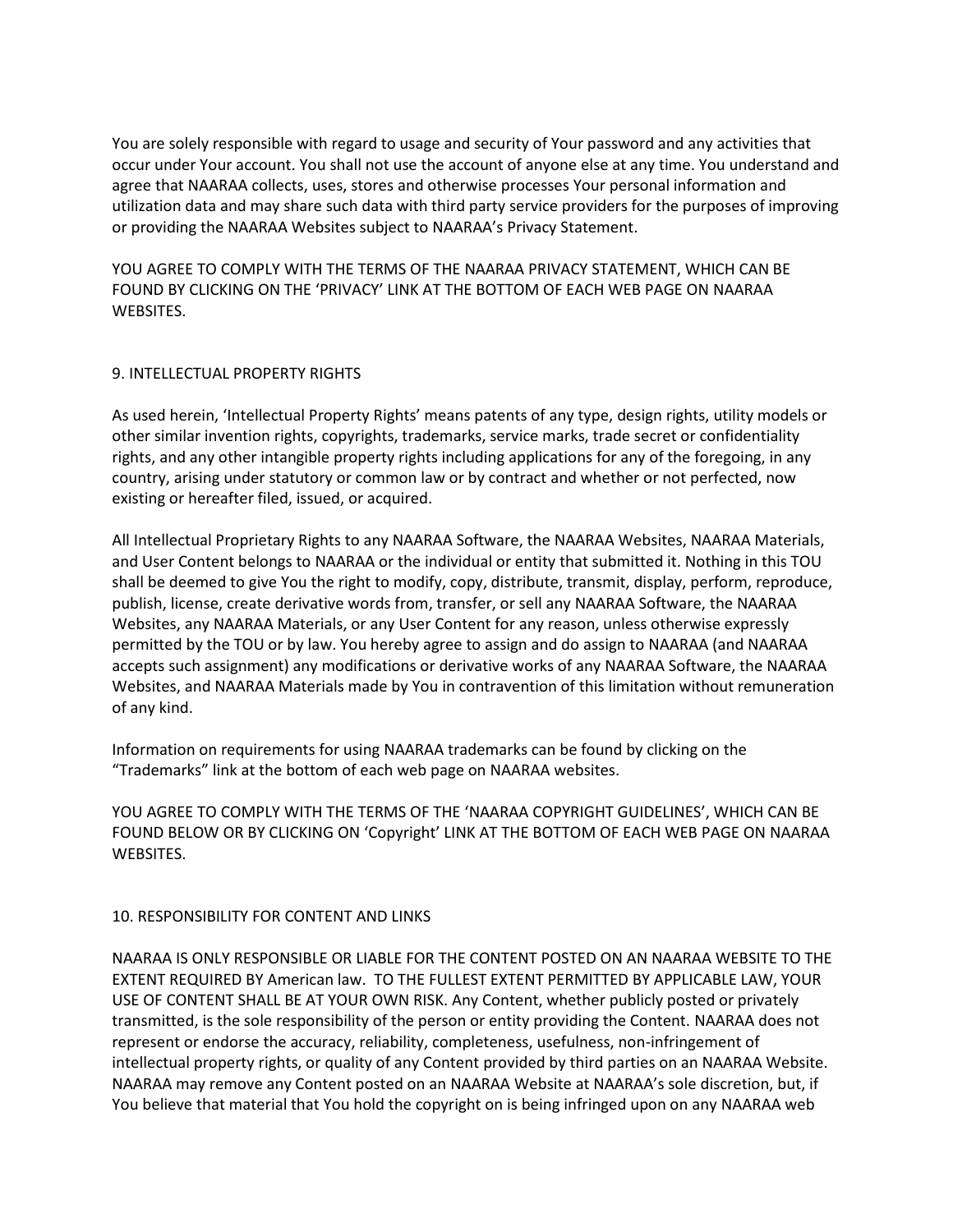site, please notify NAARAA's Copyright Agent in accordance with the procedure set forth at the following link: https://www.NAARAA.com

NAARAA Websites may contain links to external websites. NAARAA shall not be responsible for the contents of any linked website, or any changes or updates to such websites. Additionally, NAARAA shall not be directly or indirectly responsible or liable for any damage or loss caused or alleged to be caused by or in connection with Your use of or reliance on any software, content, goods or services available on or through any such linked website. NAARAA does not control and/or review the linked web-pages and the information provided by third parties.

# 11. USE OF NAARAA AND THIRD PARTY SOFTWARE

Your access and use of any software or related documentation, including developer tools and sample code, and any application program interface information provided on an NAARAA Website (collectively "Software") is governed by the software license agreement and related documents and terms (e.g., attachments, exhibits, order form, disclaimers, etc.) ("License Agreement") that accompany such Software. You may not use or install any Software that is accompanied by a License Agreement unless and until You first agree to the terms of the License Agreement. You must not modify, decompile, or reverse engineer any Software, except to the extent expressly permitted by applicable law or the License Agreement.

In the event that Software provided through an NAARAA Website is not accompanied by a License Agreement: the Software may be used solely for your personal, informational, noncommercial purposes; the Software may not be modified or altered in any way; and the Software may not be redistributed.

All NAARAA Software is the copyrighted work of NAARAA. Unauthorized copying, distribution, modification, public display, or public performance of copyrighted works, including the NAARAA Software, is an infringement of the copyright holder's rights. Information on the process for requesting NAARAA's permission to use any NAARAA-owned copyrighted works can be found by clicking on the "Copyright" link at the bottom of each web page on NAARAA Websites.

# 12. INDEMNITY

The following applies if You access a Website from outside the EU:

You agree to indemnify and hold NAARAA, its affiliates, subsidiaries, officers, agents, partners, employees, and licensors harmless from any claim or demand, including reasonable attorney's fees, made by any third party due to or arising out of Your User Content or Your usage of an NAARAA Website, Your breach of this TOU, any additional legal terms, or NAARAA`s Privacy Statement, Your unauthorized use of any NAARAA-owned Intellectual Property, or Your alleged violation of any other rights of a third party.

The following applies if You access a Website from within the EU:

You agree to indemnify and hold NAARAA, its affiliates, subsidiaries, officers, agents, partners, employees, and licensors harmless from any claim or demand, including reasonable attorney's fees,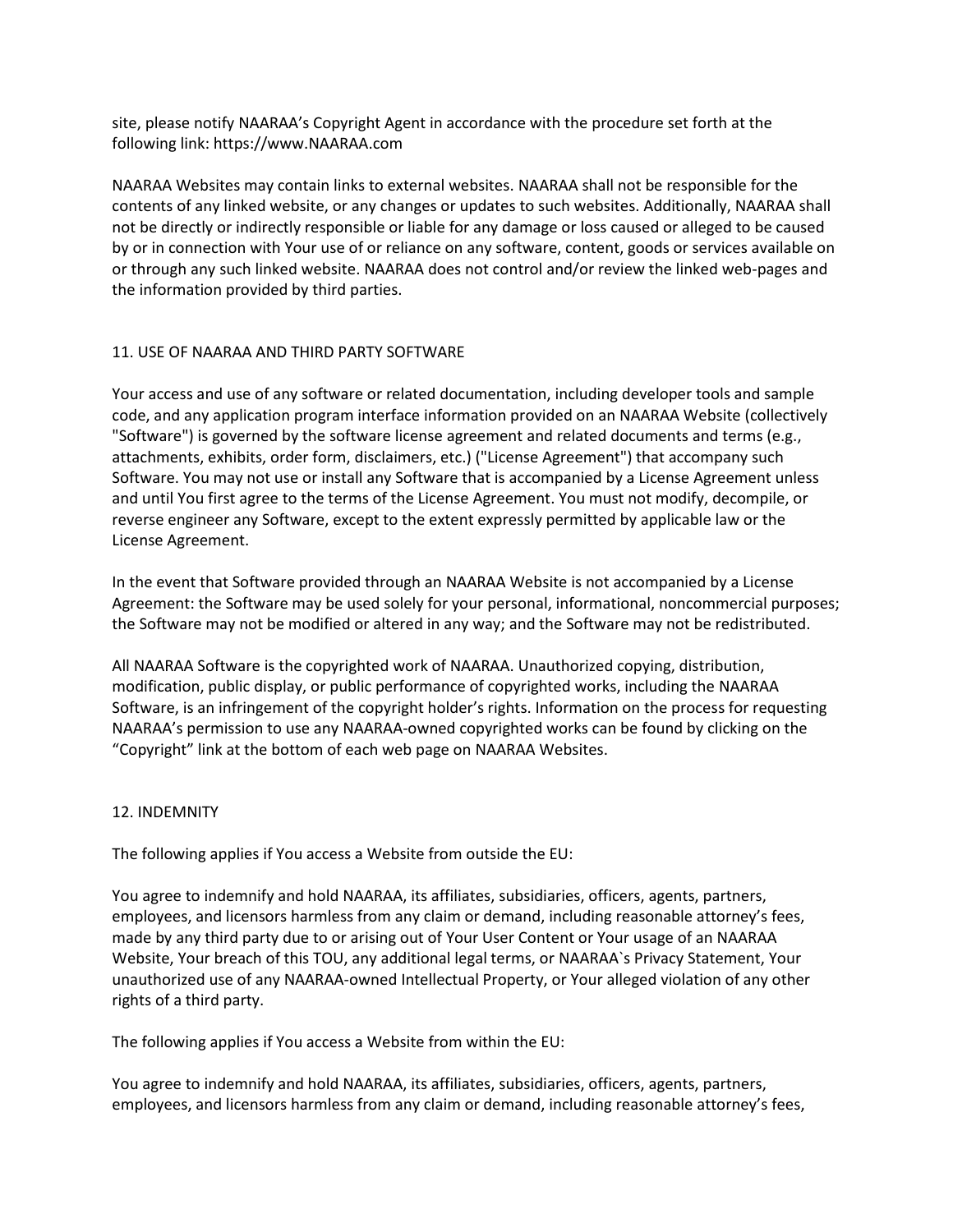made by any third party against any of the aforesaid entities or persons due to or arising out of Your culpable breach of this TOU, any additional legal terms or NAARAA's Copyright or Privacy Statements.

# 13. EXCLUSION OF WARRANTIES

NAARAA Websites and Content are being provided to You "AS IS". To the fullest extent allowable by law, NAARAA does not guarantee or warrant any features or qualities of any NAARAA Website or Content, or give any undertaking with regard to any other quality. Statements and explanations on NAARAA Websites and Content in promotional material or on NAARAA Website and/or documentation are made for explanatory purposes only; they are not meant to constitute any guarantee or warranty of certain features. No warranty or undertaking shall be implied by a User from any published NAARAA description of or advertisement except to the extent NAARAA has expressly confirmed such warranty or undertaking in writing. Warranties are validly given only with the express written confirmation of NAARAAs management.

# 14. LIMITATION OF LIABILITY

NAARAA will not be liable or responsible in any way for any User Content posted on or linked from an NAARAA Website, including, but not limited to, any errors or omissions in Content, or for any losses or damage of any kind incurred as a result of the use of or reliance on any Content or other material accessed on or through any NAARAA Website and made available by a third party.

The following applies if You access an NAARAA Website from outside the European Union:

TO THE EXTENT ALLOWABLE BY APPLICABLE LAW, NAARAA AND ITS AFFILIATES, SUBSIDIARIES, OFFICERS, EMPLOYEES, AGENTS, PARTNERS, AND LICENSORS ARE NOT LIABLE TO ANY USER FOR ANY DIRECT, INDIRECT, INCIDENTAL, SPECIAL, PUNITIVE, CONSEQUENTIAL, OR EXEMPLARY DAMAGES, INCLUDING, BUT NOT LIMITED TO, DAMAGES FOR LOSS OF PROFITS, REVENUE, GOODWILL, USE, DATA, OR OTHER INTANGIBLE LOSSES (EVEN IF NAARAA HAS BEEN ADVISED OF THE POSSIBILITY OF SUCH DAMAGES), HOWEVER CAUSED, WHETHER IN CONTRACT, TORT, OR OTHERWISE, ARISING OUT OF OR RESULTING FROM: (i) THE USE OR THE INABILITY TO USE AN NAARAA WEBSITE, NAARAA SOFTWARE, OR NAARAA MATERIALS; (ii) THE COST OF PROCUREMENT OF SUBSTITUTE GOODS AND SERVICES ARISING OUT OF YOUR USE OR INABILITY TO USE ANY NAARAA SOFTWARE, NAARAA MATERIALS OR SERVICES PURCHASED OR OBTAINED DURING TRANSACTIONS CONDUCTED ON AN NAARAA WEBSITE; (iii) UNAUTHORIZED ACCESS TO OR ALTERATION OF YOUR TRANSMISSIONS OR DATA; (iv) STATEMENTS, MESSAGES, OR CONDUCT OF ANY THIRD PARTY ON AN NAARAA WEBSITE; OR (v) ANY OTHER MATTER RELATING TO AN NAARAA WEBSITE OR NAARAA MATERIALS. NOTWITHSTANDING ANYTHING TO THE CONTRARY HEREIN, THESE LIMITATIONS SHALL NOT APPLY IN CASE OF INTENT OR GROSS NEGLIGENCE BY NAARAA AND IN CASE OF NAARAA`s STATUTORY LIABILITY FOR PERSONAL INJURY AND DEFECTIVE PRODUCTS.

The following applies if You access an NAARAA Website from within the European Union:

IRRESPECTIVE OF THE LEGAL REASONS, NAARAA AND NAARAA'S AFFILIATES AND SUBSIDIARIES SHALL ONLY BE LIABLE IN THE CASES SET OUT BELOW: ANY MANDATORY LIABILITY UNDER APPLICABLE PRODUCT LIABILITY LAWS;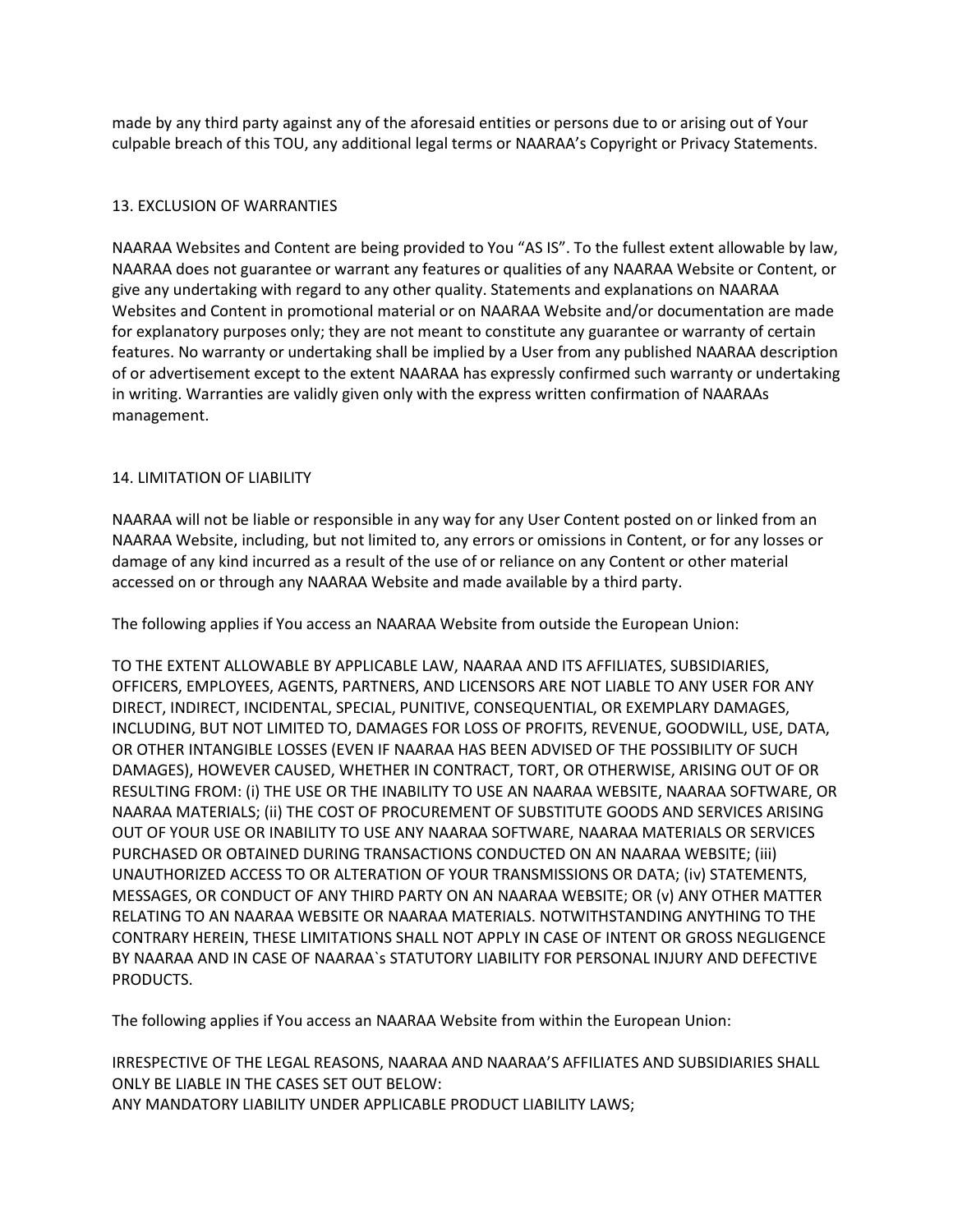GROSS NEGLIGENCE AND WILLFUL MISCONDUCT;

PERSONAL INJURY OR DEATH RESULTING FROM NAARAA'S OR ITS AFFILIATES' OR SUBSIDIARIES NEGLIGENCE OR WILLFUL MISCONDUCT;

SLIGHT NEGLIGENT BREACH OF A SIGNIFICANT CONTRACTUAL OBLIGATION (AN OBLIGATION WHOSE COMPLETION ALLOWS FOR A PROPER PERFORMANCE OF THIS TOU AND IN WHOSE COMPLIANCE WITH YOU CAN GENERALLY TRUST). IN THIS CASE, NAARAA'S OR ITS AFFILIATES' OR SUBSIDIARIES' LIABILITY SHALL BE LIMITED TO SUCH DAMAGES WHICH ARE TYPICAL FOR THIS TYPE OF AGREEMENT AND PREDICTABLE AT THE POINT IN TIME OF THESE TO ENTERING INTO FORCE.

IN ALL OTHER CASES, NEITHER NAARAA NOR ITS AFFILIATES, SUBSIDIARIES, EMPLOYEES, AGENTS AND SUBCONTRACTORS SHALL BE LIABLE FOR ANY KIND OF DAMAGES OR CLAIMS HEREUNDER.

# 15. APPLICABLE LAW

The following applies if You access an NAARAA Website from outside the European Union:

New York law will govern this TOU without giving effect to any principles of conflicts of laws. You also agree to comply with all applicable export control laws as set forth under the 'EXPORT CONTROL' Section below which are applicable to the transmission of data on the Internet, including, but, not limited to laws governing the use of encryption and laws governing the transmission of data across international boundaries, into prohibited countries, and containing personally identifiable information.

The following applies if You access an NAARAA Website from within the European Union:

The laws of Germany will govern this TOU without giving effect to any principles of conflicts of laws. To the extent possible under applicable law, venue for all disputes in connection with this TOU shall be Karlsruhe, Germany.

# 16. SURVIVAL

Your confidentiality obligations hereunder shall survive termination of Your account. Upon any termination of Your account, or NAARAA's written request, You must cease use of Confidential Information, and/or NAARAA Websites, and return or destroy all Confidential Information in Your possession or control.

# 17. WAIVER AND SEVERABILITY

The failure of NAARAA to exercise or enforce any right or provision of this TOU shall not constitute a waiver of such right or provision. To the extent that any provision in this TOU shall be found to be invalid or unenforceable, such provision shall be modified in such a manner so as to make this TOU as modified, legal and enforceable under applicable laws and the balance of the provisions of this TOU shall not be affected thereby.

# 18. ENTIRE AGREEMENT